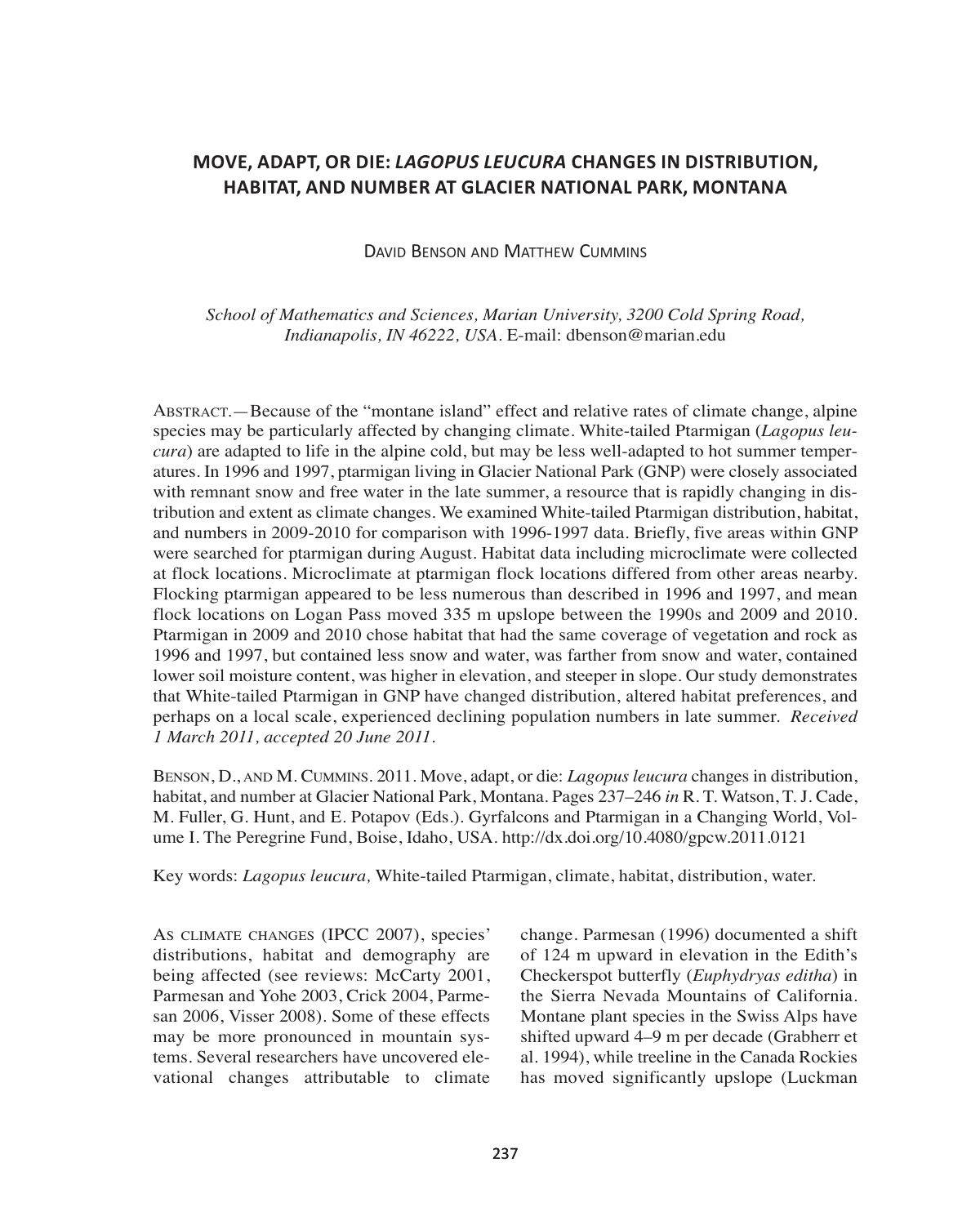and Kavanagh 2000). Montane birds have the potential to be affected, too. Pounds and others (1999, 2005) found a significant increase in elevation in the distribution of bird species using montane cloud forest habitat. A modeling study of Snow Bunting (*Plectrophenax nivalis*) distribution suggested that breeding range will decrease or disappear in the Grampians of Scotland under some predicted climate change scenarios (Berry et al. 2001).

Implicit in such studies are changes in a species' habitat. Rather than, or in addition to changes in distribution, species may adapt to changes in habitat by modifying behavior. Thus far, the behavioral changes in response to climate most often recorded are phenological (Bradley et al. 1999, Parmesan and Yohe 2003). For example Dunn and Winkler (1999) used Tree Swallow (*Trachycineta bicolor*) nest records from across its range to document a 5– 9 day advance in breeding date between 1959 and 1991. Inouye et al. (2000) revealed a phenological disjunction between arrival and emergence dates of American Robin (*Turdus migratorius*) and Yellow-bellied Marmots (*Marmota flaviventris*) and the first date of bare ground. Species may also adapt by changing what habitat they select or exploiting different aspects of their preferred habitat (Martin 2001).

Local extinctions, such as of Pika (*Ochotona princeps*) in the Great Basin, have also been attributed to changing climate. Parmesan and Galbraith (2004) found that extinct populations of Pika were from significantly lower elevations than those still present. A similar result was found in Checkerspot Butterflies; local extinction rates were found to be greater at the southern end of the species range and at lower elevations (Parmesan 1996).

White-tailed Ptarmigan (*Lagopus leucura*) are the only bird species in North America to spend their entire lives in the alpine (Braun et al. 1993), and the effects of changes in winter

and spring alpine climate on ptarmigan have begun to emerge. In Colorado, median hatch dates have moved ahead by approximately 15 days during 1975–1999 (Wang et al. 2002). Wang et al. (2002) also found that higher minimum winter temperatures retarded the growth rate of a White-tailed Ptarmigan population. Martin and Wiebe (2004) found White-tailed Ptarmigan breeding success was greatly reduced when spring snow melt was delayed by two weeks.

Lesser known are how changes in summer climate may affect these alpine specialists. Ptarmigan at the northernmost end of the Rocky Mountains in the lower 48 states, USA, in Glacier National Park (GNP), Montana were found to be very closely tied to snow and water in the late summer (Choate 1963a, Benson 1999), possibly due to the cool microclimate which that habitat provides (Johnson 1968). GNP has experienced a mean average temperature increase of 1.6°C in the past 150 years, approximately three times the global average (Hall and Fagre 2003). Although precipitation has increased near the park over the past century, and winter snowpack within the park and summer temperatures have remained relatively stable (Selkowitz et al. 2002), glaciers and perennial snow cover within the park have decreased from 99 to 27 km2 during the past 150 years (Key et al. 2002). The number of glaciers has declined from 150 to 27 since the late 1800s and all are predicted to be gone by 2030 (Hall and Fagre 2003).

Ptarmigan in GNP choose habitat closely associated with snow and water (Choate 1963a, Benson 1999), a resource that rapidly changed in distribution from year to year as perennial snow has decreased. Our study examines how White-tailed Ptarmigan in GNP have responded to the rapid changes in the distribution of perennial snow and water in terms of alterations in late summer flock locations, habitat preferences, and local population numbers.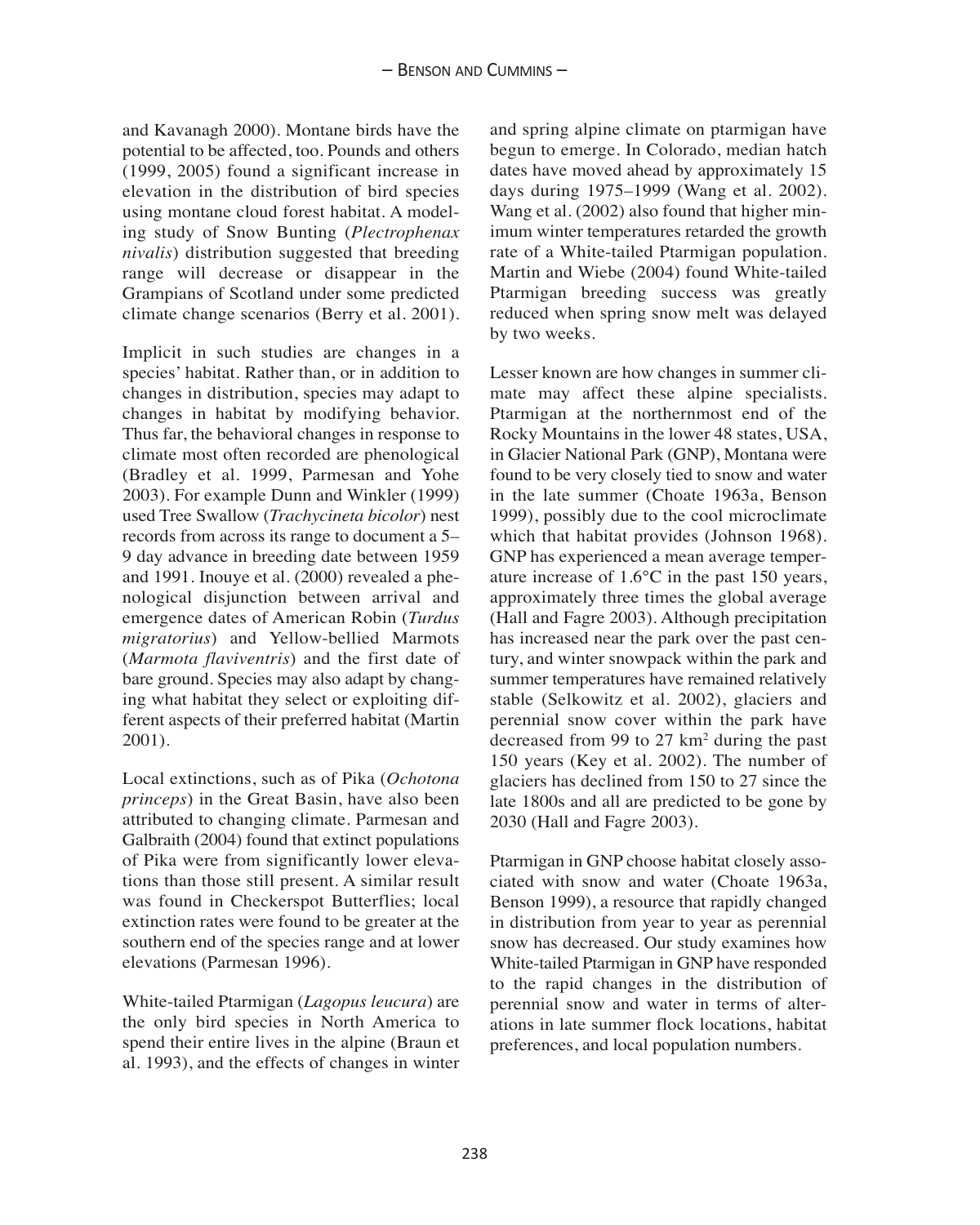#### **METHODS**

*Study Area.*—The primary study area encompassed approximately 2.5 km2 southeast of Logan Pass in Glacier National Park, MT, USA, as described by Choate (1963a) and consisted of large, glacially-carved alpine hanging valleys and cirques, with meadows transected by long benches of sedimentary rock. Much of the study area was treeless, with stunted Subalpine Fir (*Abies lasiocarpa*) and Whitebark Pine (*Pinus albicaulis*) occurring sporadically throughout. Snow covered much of the study area until mid-July, after which the meadows became snow free and relatively dry. The distribution of perennial snow on Logan Pass has changed over the past century from the 1930s when Clement's glacier was the principal source of late summer water and snow, to the 1950s when it was downgraded to a permanent snowfield, to the 2000s when that permanent snowfield was almost completely melted by late August (Figure 1).

We searched five other areas for ptarmigan flock sites: Lunch Creek, Piegan Pass, Grinnell Glacier, Reynolds Mountain, and Bear Hat Mountain. Previous searches of each of these areas were reported by Benson (1999). These areas were similar in character to Logan Pass, described above.

*Habitat Analysis.—*After the breeding season (approximately mid-July–late September), ptarmigan males and unsuccessful females form flocks of 2–20+ birds (Braun et al. 1993). Flocking individuals are sedentary or slowly moving and are generally found within 2 m of another individual. Flocks leave behind obvious sign, including fresh droppings and multiple feathers in approximately 20-cm-diameter circles where each bird was sitting (pers. obs.). We centered habitat plots on flock locations found between 9 August and 7 September 2009 and 2010. These flock locations were defined as areas with either two or more ptarmigan within 2-m of each other or with more than two piles of fresh (not dried out)



**Figure 1.** Distribution of perennial snow on 22 August 1995 (231,499 m2) versus 27 August  $2005$  (35,283 m<sup>2</sup>) on Logan Pass in Glacier National Park (USDA 2005; USGS 2001). The majority of the snow is on the site of the former Clement's glacier.



**Figure 2.** White-tailed Ptarmigan flock sites in 1961–62, 1996–97, and 2009–10 on Logan Pass in Glacier National Park, MT (Choate 1963a; USDA 2005). The arrow indicates the direction of increasing slope.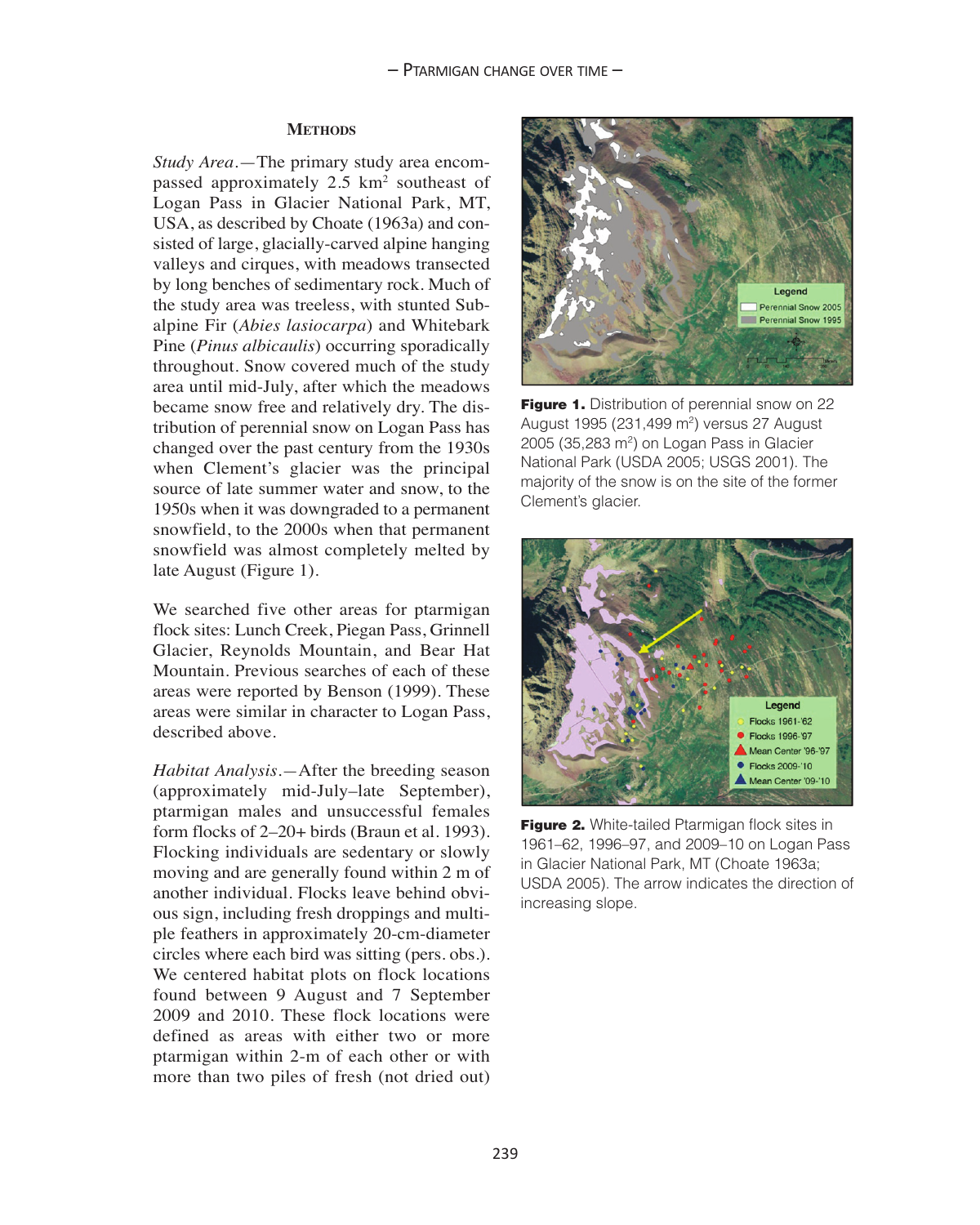droppings and fresh (still fluffy; not wet and matted) feathers. Several sites with dry droppings, matted feathers, or feathers with mud or dirt splashed on them were not used in the analysis because they were assumed to be more than one week old.

We measured habitat variables (Benson 1999 following Frederick and Gutiérrez 1992) in 177-m2 circular plots (15-m diameter) centered on the estimated middle of the flock location. Vegetation and abiotic components of the habitat plot were sampled along two 15-m transects on random compass bearings intersecting at the point where the bird was observed, totaling 100 equally spaced line intercepts (Benson 1999). We took five surface samples of soil on each transect totaling approximately 150 g wet mass. Each soil sample was weighed to the nearest 0.1 g on an electronic balance, ovendried at 50°C, and re-weighed to give percent soil moisture content.

*Microclimate.—*We collected microclimate data at three of the five study sites from 9–28 August 2010. Ambient temperature and humidity were collected with a data logger housed in a radiation shield. We took black globe temperature with a thermometer in the center of a six-inch copper globe painted matte black. An apparatus was placed in the noted location of two individuals in each flock. We placed three other apparatuses in semi-random locations with a similar light regime to the flock location at or near a random distance within 50-m along a random compass bearing. We left these microclimate collectors in place an average of four days, then moved to another flock location for a total of 12 flock locations.

*Ptarmigan Population Size and Distribution.—* Birds in 2009 and 2010 were not banded. Population sizes were estimates based on the number, size, and location of flocks. We used GPS (2-m accuracy) to obtain flock location coordinates and ArcView 9.2 to map and find the average center-point of flock locations near the Hidden Lake Nature Trail in the Logan Pass study area. We obtained 1961 and 1962 flock location data from hand-drawn maps in Choate (1963a).

*1996 and 1997 Data.*—Habitat data from Benson (1999) was used to compare with those from 2009–2010 on the number of individuals and flock locations on Logan Pass and habitat preferences in the five study areas combined. A consumer-grade GPS unit was used to obtain flock coordinates in 1996 and 1997 with selective availability corrupting locations in random directions by about 50 m horizontally. While each individual point may not be as precise as recorded in 2009, the average center point of all flocks on Logan Pass in 1996 and 1997 is assumed to be accurate because each individual location is incorrect in a random direction and because the GPS locations match one of the authors' (Benson) descriptive notes and maps of flock locations.

*Statistical Analysis.*—T-tests were used to compare nine variables from 2009–2010 and 1996–1997 habitat data with a Bonferroni-corrected significance level of  $\alpha$  < 0.006. Oneway ANOVA was used to compare five microclimate variables between random and flock locations in 2010. The Bonferroni-corrected significance level was  $\alpha$  < 0.01. Nonnormally distributed data were transformed using square root or log transformation. The values reported are means ± SE.

### **RESULTS**

In 2009–2010, we found flocks in four of the five locations extensively searched. The largest flock contained five individuals, although three flocks in close proximity (within 30 m) were found on Logan Pass totaling seven birds (Table 1). On Logan Pass, the one-day highest total number of individuals found was 11. However, no other flocks were found on that day, and no search in prior days yielded more than 11 individuals (Table 1).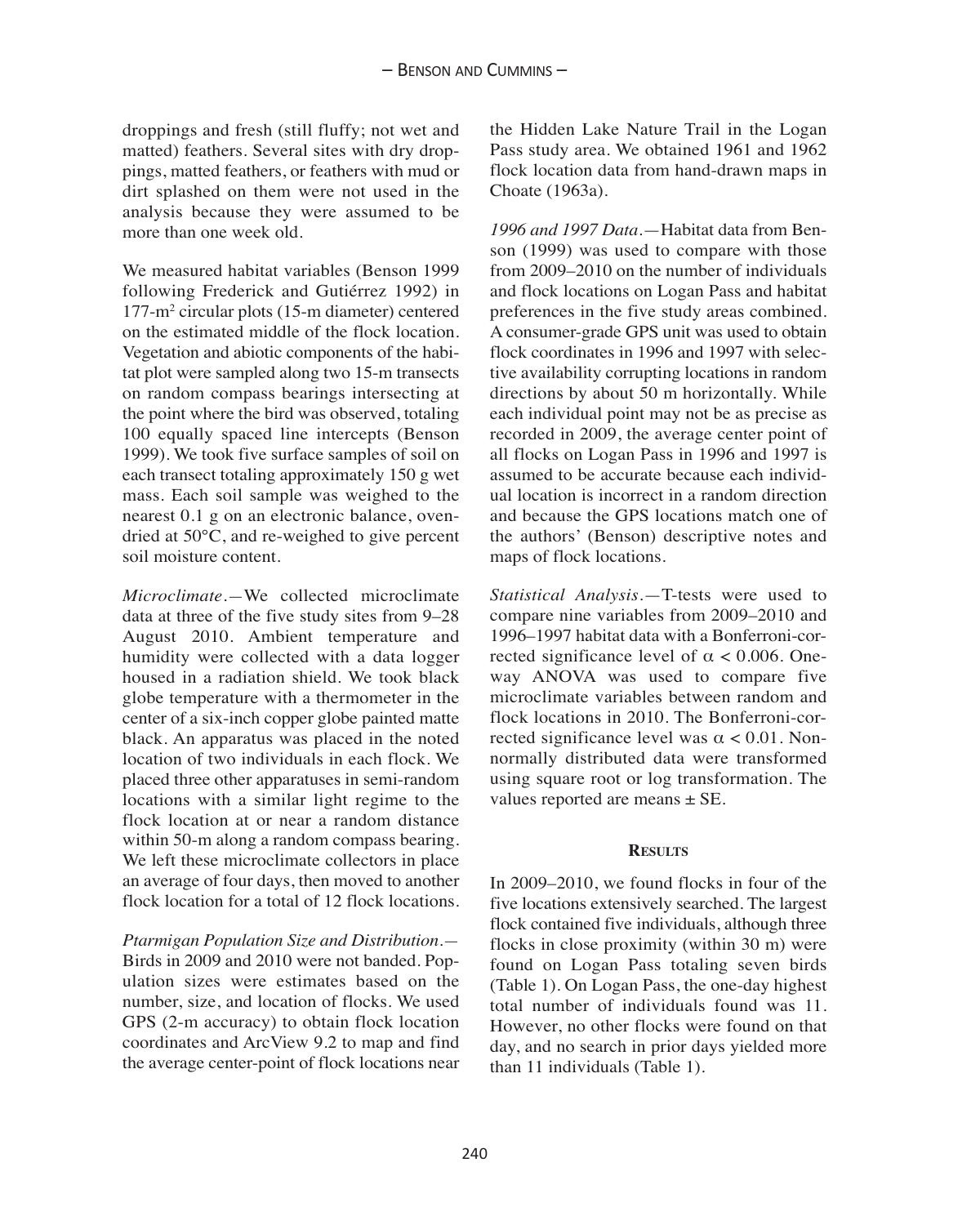|                                   | 1959                  | 1997                  | 2009                  | 2010                 |
|-----------------------------------|-----------------------|-----------------------|-----------------------|----------------------|
| <b>Total Flocking Individuals</b> | 55                    | 18                    | 10<br>(unmarked est.) | (unmarked est.)      |
| Largest Flock                     | 17                    | 10                    | 4                     | 11                   |
| Average Flock                     | 5.0                   | 5.1                   | 3.0                   | 5.0                  |
| "Big day" on Logan Pass           | 4 flocks:<br>33 birds | 2 flocks:<br>12 birds | 3 flocks:<br>7 birds  | 1 flock;<br>11 birds |

**Table 1.** Flocking individuals and flock sizes from 1959 (Choate 1963a), 1997 (Benson 1999), 2009, and 2010. Individuals in 1959 and 1997 were individually marked. "Big day" indicates the number of flocks and total birds seen on one day of searching the Logan Pass study area.

The distance between the mean center of the late 1990s flock locations  $(n = 20)$  and the 2009–2010 flock sites  $(n = 20)$  on the Logan Pass study area was 335.2 m horizontally (Figure 2).

In 2009–2010, ptarmigan  $(N = 49)$  chose habitat significantly farther from snow and marginally farther from water, with higher soil moisture and a steeper slope than ptarmigan in 1996 and 1997 (N = 26, Figures 3 and 4). Coverages and elevation were similar, although 2009–2010 had fewer flock sites with snow or over 20% water (Figures 5 and 6).

Compared to random sites, ptarmigan flock locations tended toward lower average high ambient temperatures, lower black globe temperatures, and lower average high black globe temperatures, although none of these comparisons had a P-value below the Bonferroni corrected alpha (Figure 7). Mean ambient temperature (Figure 7) and humidity (random mean =  $58.1 +/- 15.7$ ; flock mean =  $65.2 +/-$ 14.7;  $df = 51$ ,  $F = 2.74$ ,  $P = 0.1$ ) did not differ between random and ptarmigan flock locations.

#### **DISCUSSION**

In this study, we found fewer total individuals than 13 years prior at Logan Pass and much fewer than encountered in a study done in the same location during 1958–1962 (Table 1; Choate 1963a, Benson 1999). The decline apparent among these three studies could be

due either to the difficulty in finding flocks in the late summer or to an actual decline in late summer numbers in this location. Ptarmigan are cryptically-colored throughout the year and are especially difficult to find in the late summer because they do not respond as readily to recorded calls. This characteristic, however, should affect studies equally.

A decline in the number of individuals using Logan Pass in the late summer does not necessarily mean there was a change in breeding numbers. In fact, between the late 1950s and the late 1990s there was a large change in the number of late summer individuals on Logan Pass, but little change in breeding numbers (Choate 1963a, Benson 1999). For 2009–2010 we had no data from the breeding season. Other researchers have found ptarmigan moving among alpine valleys in the late summer (May and Braun 1972), presumably because they could not find suitable late-summer habitat at higher elevations at their breeding locations (Herzog 1977). Our findings suggest that Logan Pass may have been less suitable for flocks in 2009–2010 than in the past; however, if ptarmigan moved to a more suitable location, we were unable to find that location despite searching potential habitat surrounding the area. We did not find large numbers of ptarmigan in any of the areas searched in 2009–2010.

We found ptarmigan in GNP in the late summer 2009–2010 in close proximity to both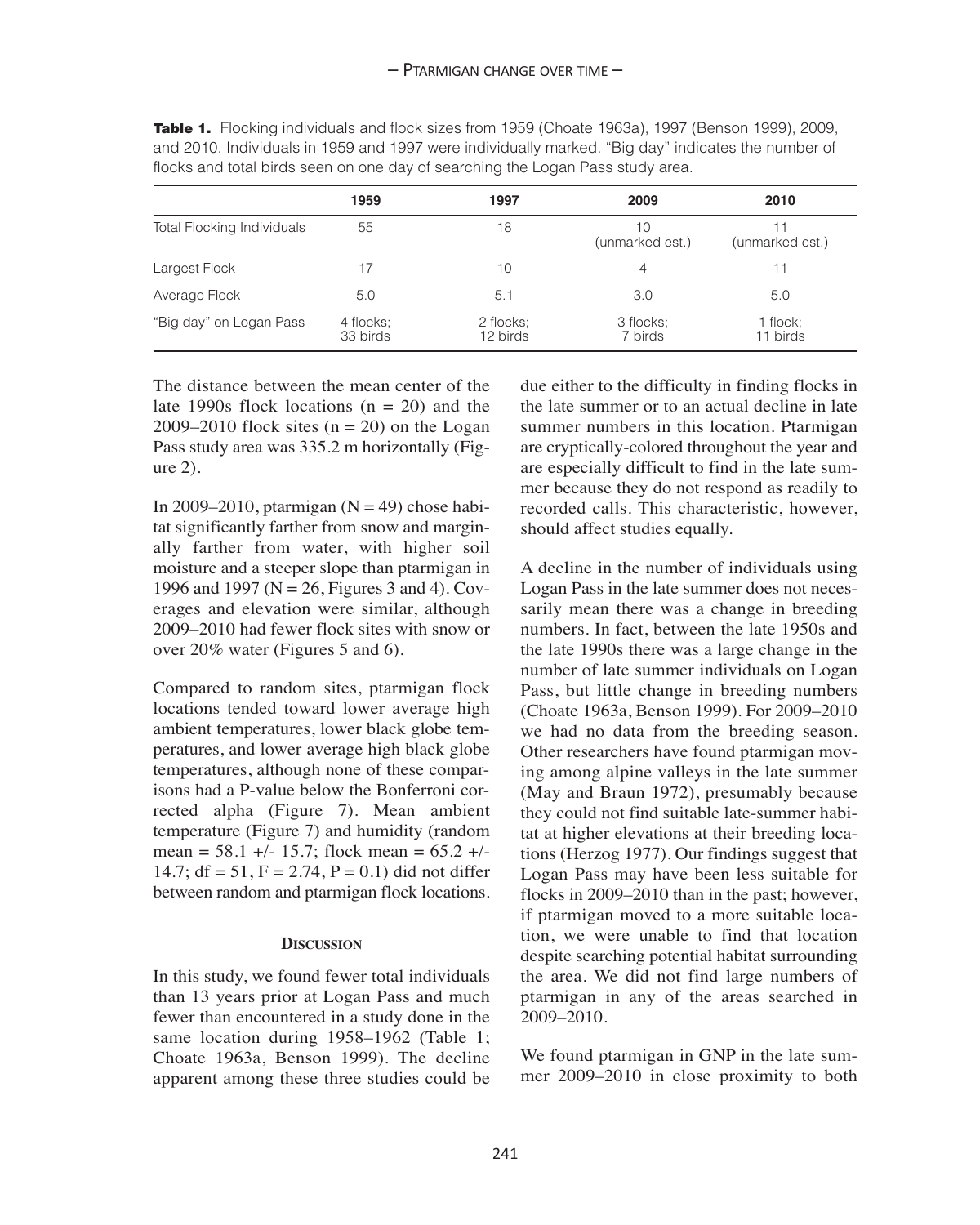water and snow, though not as close to these resources as ptarmigan were in the late '90s (Figure 3). The 1961–1962 distribution of flocking locations on Logan Pass changed in 1996–1997, and again in 2009–2010, following the horizontal and elevational movement of perennial snow melt-off (Figs. 1 and 2). These elevation shifts are similar to those reported for lowland bird species in Costa Rica (Pounds et al. 1999), Edith's Checkerspot Butterfly in North America (Parmesan 1996), and Pika in the Great Basin (Beever et al. 2003).

Summer diet of White-tailed Ptarmigan consists of leaves and seeds of herbaceous plants such as clovers, sedges (*Carex* spp.), *Poly-* *gonum* spp., *Ranunculus* spp., and *Mimulus* spp. (Weeden 1967, May and Braun 1972, Clarke 1989). It has been suggested that the close relationship between ptarmigan and water and snow in the late summer is primarily due to the availability of this young, lush vegetation in those areas (Choate 1963b, Braun 1971, Herzog 1977, Scott 1982). A further explanation for the association of late summer flocking habitat with snow, water and related variables may be the cooler microclimate they provide (Johnson 1968). Indeed, we found that locations chosen by ptarmigan tended to have lower average high temperatures than random areas nearby. Snow and water have a moderating effect on local environment, and the pres-

**Figure 3. Distance to snow**  $(P = 0.001)$  and distance to water  $(P = 0.014)$  from White-tailed Ptarmigan flock sites in 1996–97  $(N = 26)$  vs. 2009–10  $(N = 49)$  in Glacier National Park, Montana. Error bars are +/- SE.



**Figure 4.** Soil moisture content and slope at White-tailed Ptarmigan flock sites in 1996–1997 (N = 26) vs. 2009-  $2010$  (N = 49) in Glacier National Park, Montana. Error bars are +/- SE.

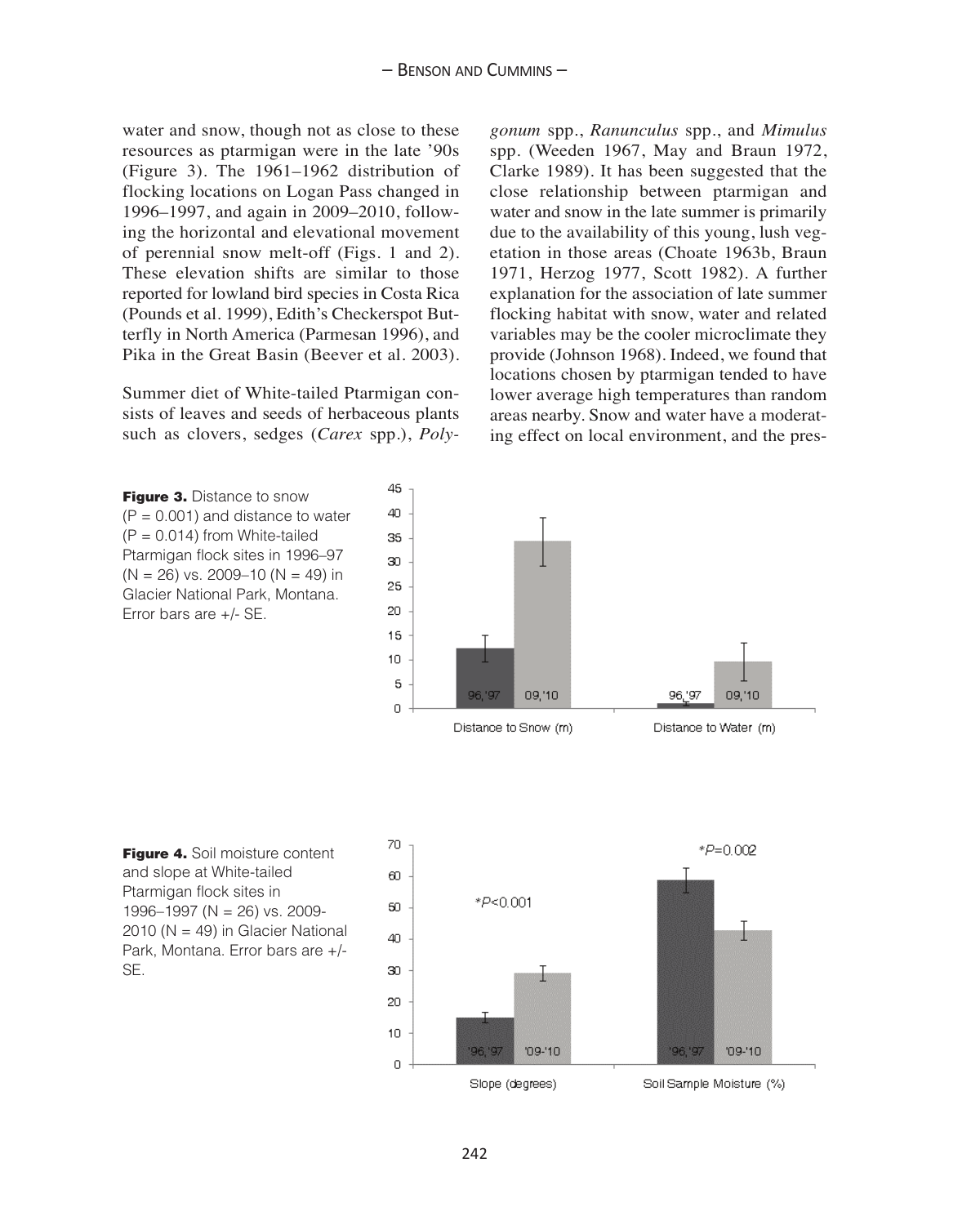

**Figure 5.** Coverages of habitat variables at White-tailed Ptarmigan flock sites in 1996–1997 ( $N = 26$ ) vs. 2009–2010 ( $N = 49$ ) in Glacier National Park, Montana. "Rock and soil" includes the cover categories: gravel, rock, boulder, and soil. "Vegetation" includes forbs, grasses, ericaceous shrubs, and Salix nivalis. Error bars are +/- SE.

Inset boxes show the percentage of White-tailed Ptarmigan flock sites with snow (w/snow) and with over 20% water coverage (>20% water) in 1996-97 (90s) and 2009-10 (09'10).







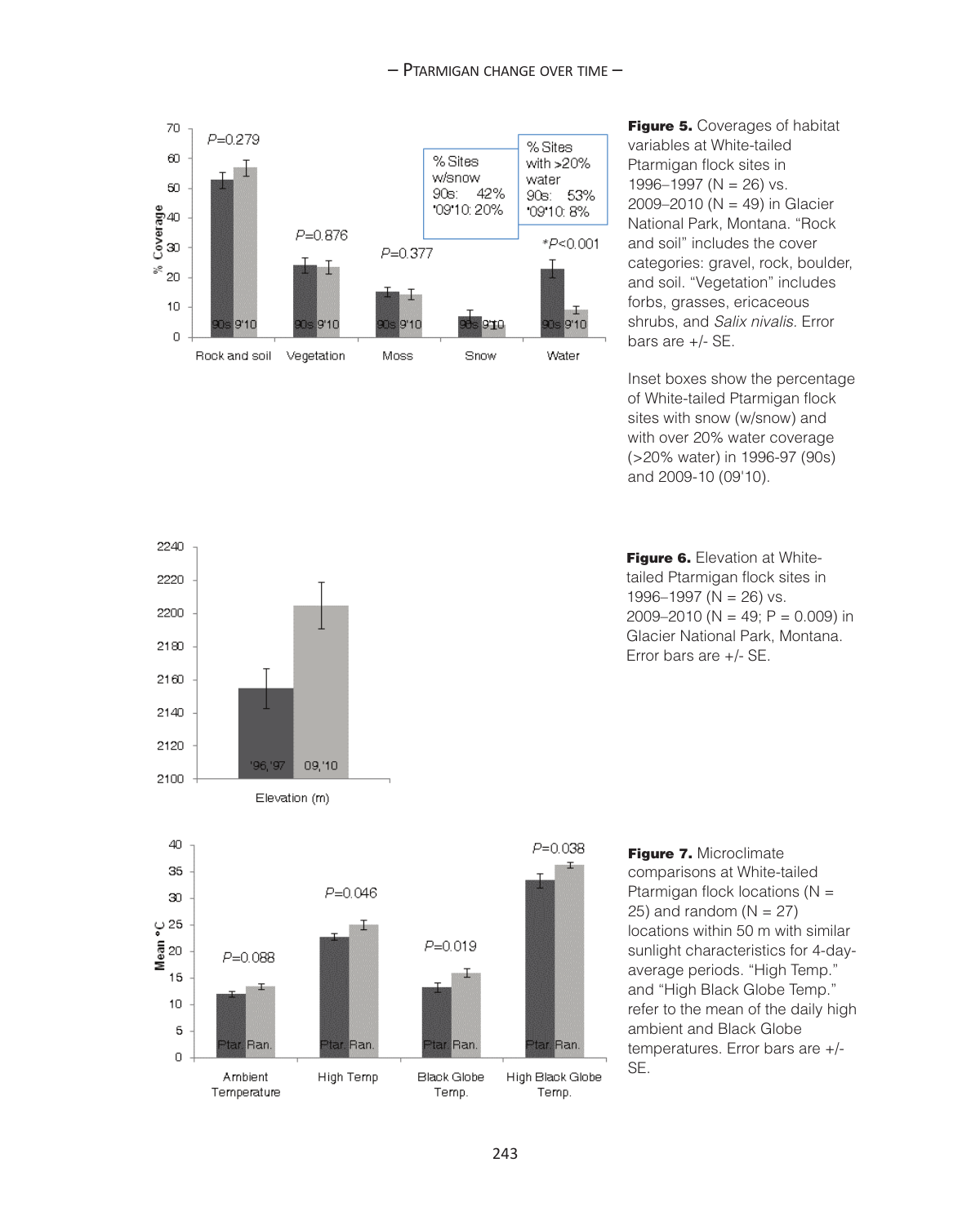ence of snow and water at a location in the late summer is likely due to other environmental characteristics such as shade and shelter from wind resulting in a cool "airshed" at that location. Choosing habitat based on thermal characteristics is not unique to ptarmigan. Other species may base nest site selection (Wachob 1996), roost selection (Barrows 1981), and location of daily activities (Walsberg 1993, Wolf et al. 1996, Patten et al. 2005) on thermal needs. As the only birds in North America to spend their entire lives in the alpine environment, White-tailed Ptarmigan are very well adapted to cold, but are less well adapted to high summer temperatures. Johnson (1968) found that White-tailed Ptarmigan had a very low evaporative cooling efficiency as well as a low upper critical temperature. At the southern end of their range, in Colorado and New Mexico, ptarmigan find thermal refugia in the shade of large boulder fields on hot summer days (C. E. Braun pers. comm., Wolfe 2011). Perhaps ptarmigan in GNP take refuge near snow because, unlike Colorado and New Mexico, snow is still available in the late summer in GNP.

Thus, White-tailed Ptarmigan in GNP seem to have responded to changing habitat by shifting the habitat they chose. Ptarmigan still selected habitat that was very close to water and snow in the late summer, but not to the same degree as in the 1990s. With the rate of long-term snow loss, areas near perennial snow that are exposed by late summer have been under snow for at least the last several thousand years. Further, some of those areas have had soil removed by recent glaciation and remain completely devoid of vegetation. Change in the proximity of White-tailed Ptarmigan in late summer to water and snow might thus be due to a tradeoff between thermal needs and the need for food at flocking locations. Further studies should explore whether GNP ptarmigan, like ptarmigan in more southern portions of their range, begin to use boulder fields as thermal refugia as perennial snow becomes less and less common.

As the alpine environment changes with continuing warming, alpine species like ptarmigan are afforded three scenarios: (1) follow their preferred habitat, (2) change their habitat preference, or (3) become less prevalent in their former range all year or during certain seasons. In the case of White-tailed Ptarmigan in GNP, it appears as if all three may have occurred at once. The fact that ptarmigan are able to move long distances, and appear able to adjust their behavior in response to altered thermal regimes, bodes well for their long-term prospects in a changing climate.

### **ACKNOWLEDGMENTS**

D. Elsener, T. Enneking, and L. Bertocci provided overall support, and S. Gniadek suggested this project. T. Carolin, D. Sine, M. Wagner, J. Cauthorn-Page, D. Taylor and L. Bate helped with GNP logistics, and R. Menicke provided access to GNP GIS layers.

#### **LITERATURE CITED**

- [BARROWS, C. W. 1981. Roost selection by](http://www.jstor.org/discover/10.2307/1367496?uid=3739648&uid=2&uid=4&uid=3739256&sid=55977631373) Spotted Owls: An adaptation to heat stress. Condor 83:302–309.
- BEEVER, E. A., P. F. BRUSSARD, AND J. BERGER. [2003. Patterns of apparent extirpation](http://www.bioone.org/doi/abs/10.1644/1545-1542%282003%29084%3C0037%3APOAEAI%3E2.0.CO%3B2) among isolated populations of Pikas (*Ochotona princeps*) in the Great Basin. Journal of Mammalogy 84:37–54.
- BENSON, D. P. 1999. Causes and consequences of the evolution of monogamy in Whitetailed Ptarmigan. Ph.D. dissertation, Washington State University, Pullman, Washington, USA.
- BERRY, P. M., D. VANHINSBERG, H. A. VILES, P. A. HARRISON, R. G. PEARSON, R. J. FULLER, N. BUTT, AND F. MILLER. 2001. Impacts on terrestrial environments. Pages 43–150 *in* P. A. Harrison, P. M. Berry, and T. P. Dawson (Eds.). Climate Change and Nature Conservation in Britain and Ireland: Modelling Natural Resource Responses to Cli-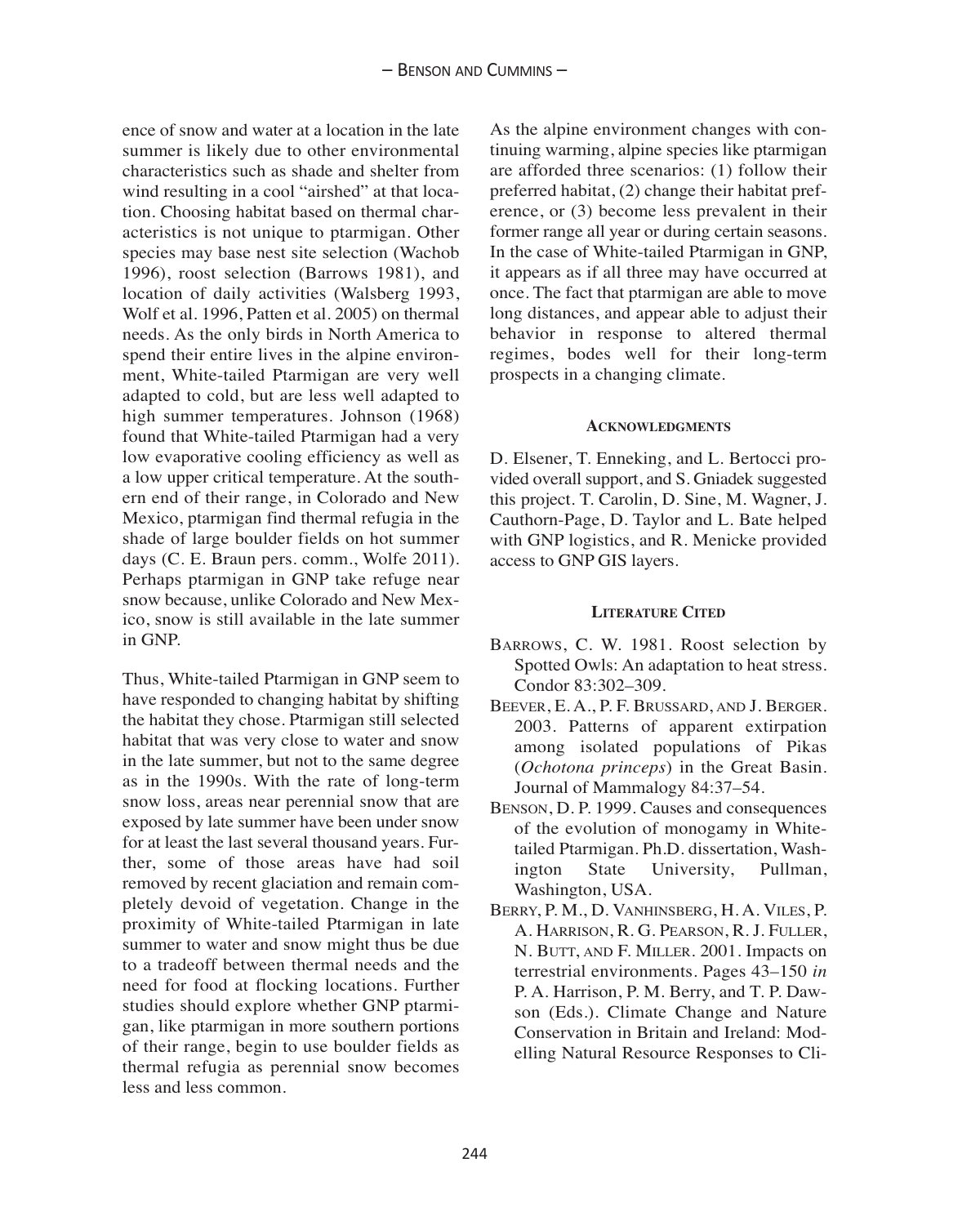mate Change (the MONARCH Project). UKCIP Technical Report, Oxford, UK.

- [BRADLEY, N. L., A. C. LEOPOLD, J. ROSS, AND](http://www.pnas.org/content/96/17/9701) H. WELLINGTON. 1999. Phenological changes reflect climate change in Wisconsin. Proceedings of the National Academy of Sciences, USA 96:9701–9704.
- BRAUN, C. E. 1971. Habitat requirements of Colorado White-tailed Ptarmigan. Proceedings of the Western Association of State Game and Fish Commissioners 51:284–292.
- BRAUN, C. E., K. MARTIN, AND L. A. ROBB. 1993. White-tailed Ptarmigan (*Lagopus leucurus*). *In* A. Poole and F. Gill (Eds.). The Birds of North America, no. 68. Academy of Natural Sciences, Philadelphia, and American Ornithologists' Union, Washington, DC, USA.
- CHOATE, T. S. 1963a. Ecology and population dynamics of White-tailed Ptarmigan (*Lagopus leucurus*) in Glacier National Park, Montana. Ph. D. dissertation, University of Montana, Missoula, Montana, USA.
- [CHOATE, T. S. 1963b. Habitat and population](http://www.jstor.org/discover/10.2307/3798485?uid=3739648&uid=2&uid=4&uid=3739256&sid=55977631373) dynamics of White-tailed Ptarmigan in Montana. Journal of Wildlife Management 27:684–699.
- CLARKE, J. A. 1989. White-tailed Ptarmigan (*Lagopus leucurus*) in the Sierra Nevada: A comparative study of an introduced population. Ph.D. dissertation, Washington State University, Pullman, Washington, USA.
- CRICK, H. Q. P. 2004. The impact of climate change on birds. Ibis 146(s.1):48–56.
- DUNN, P. O., AND D. W. WINKLER. 1999. Cli[mate change has affected the breeding date](http://rspb.royalsocietypublishing.org/content/266/1437/2487) of Tree Swallows throughout North America. Proceedings of the Royal Society of London, Series B. 266:2487–2490.
- FREDERICK, G. P., AND R. J. GUTIERREZ. 1992. [Habitat use and population characteristics](http://www.jstor.org/discover/10.2307/1369286?uid=3739648&uid=2&uid=4&uid=3739256&sid=55977631373) of the White-tailed Ptarmigan in the Sierra Nevada, California. Condor 94:889–902.
- GRABHERR, G., M. GOTTFRIED, AND H. PAULI. [1994. Climate effects on mountain plants.](http://www.nature.com/nature/journal/v369/n6480/abs/369448a0.html) Nature 369:448.
- HALL M. H. P., AND D. B. FAGRE. 2003. Mod[eled climate-induced glacier change in Gla-](http://mr.crossref.org/iPage/?doi=10.1641%2F0006-3568%282003%29053%5B0131%3AMCIGCI%5D2.0.CO%3B2)

[cier National Park, 1850–2100. Bioscience](http://mr.crossref.org/iPage/?doi=10.1641%2F0006-3568%282003%29053%5B0131%3AMCIGCI%5D2.0.CO%3B2) 53:131–140.

- HERZOG, P. W. 1977. Summer habitat use by White-tailed Ptarmigan in Southwestern Alberta. Canadian Field Naturalist 91:367– 371.
- [INOUYE, D. W., B. BARR, K. B. ARMITAGE, AND](http://www.pnas.org/content/97/4/1630) B. D. INOUYE. 2000. Climate change is affecting altitudinal migrants and hibernating species. Proceedings of the National Academy of Sciences, USA 97:1630–1633.
- IPCC. 2007. Climate Change 2007: The Physical Science Basis. Contribution of Working Group I to the Fourth Assessment Report of the Intergovernmental Panel on Climate Change. *In* S. Solomon, D. Qin, M. Manning, Z. Chen, M. Marquis, K. B. Averyt, M. Tignor, and H. L. Miller (Eds.). Cambridge University Press, Cambridge, UK, and New York, USA.
- [JOHNSON, R. E. 1968. Temperature regulation](http://www.sciencedirect.com/science/article/pii/0010406X6890813X) in the White-tailed Ptarmigan, *Lagopus leucurus.* Comparative Biochemistry and Physiology 24:1003–1014.
- KEY, C. H., D. B. FAGRE, AND R. K. MENICKE. 2002. Glacier retreat in Glacier National Park, Montana. Pages J365–J376 *in* R. S. Williams, Jr. and J. G. Ferrigno (Eds.). Satellite Image Atlas of Glaciers of the World. US Geological Survey Professional Paper 1386J. US Government Printing Office, Washington, DC, USA.
- LUCKMAN, B., AND T. KAVANAGH. 2000. Impact [of climate fluctuations on mountain envi](http://www.bioone.org/doi/abs/10.1579/0044-7447-29.7.371)ronments in the Canadian Rockies. Ambio 29:371–380.
- [MARTIN, T. E. 2001. Abiotic vs. biotic influ](http://www.esajournals.org/doi/abs/10.1890/0012-9658%282001%29082%5B0175%3AAVBIOH%5D2.0.CO%3B2)ences on habitat selection of coexisting species: Climate change impacts? Ecology 82:175–188.
- MARTIN, K., AND K. L. WIEBE. 2004. Coping [mechanisms of alpine and arctic breeding](http://icb.oxfordjournals.org/content/44/2/177) birds: Extreme weather and limitations to reproductive resilience. Integrative and Comparative Biology 44:177–185.
- MAY, T. A., AND C. E. BRAUN. 1972. Seasonal [foods of adult White-tailed Ptarmigan in](http://www.jstor.org/discover/10.2307/3799246?uid=3739648&uid=2&uid=4&uid=3739256&sid=55977631373)